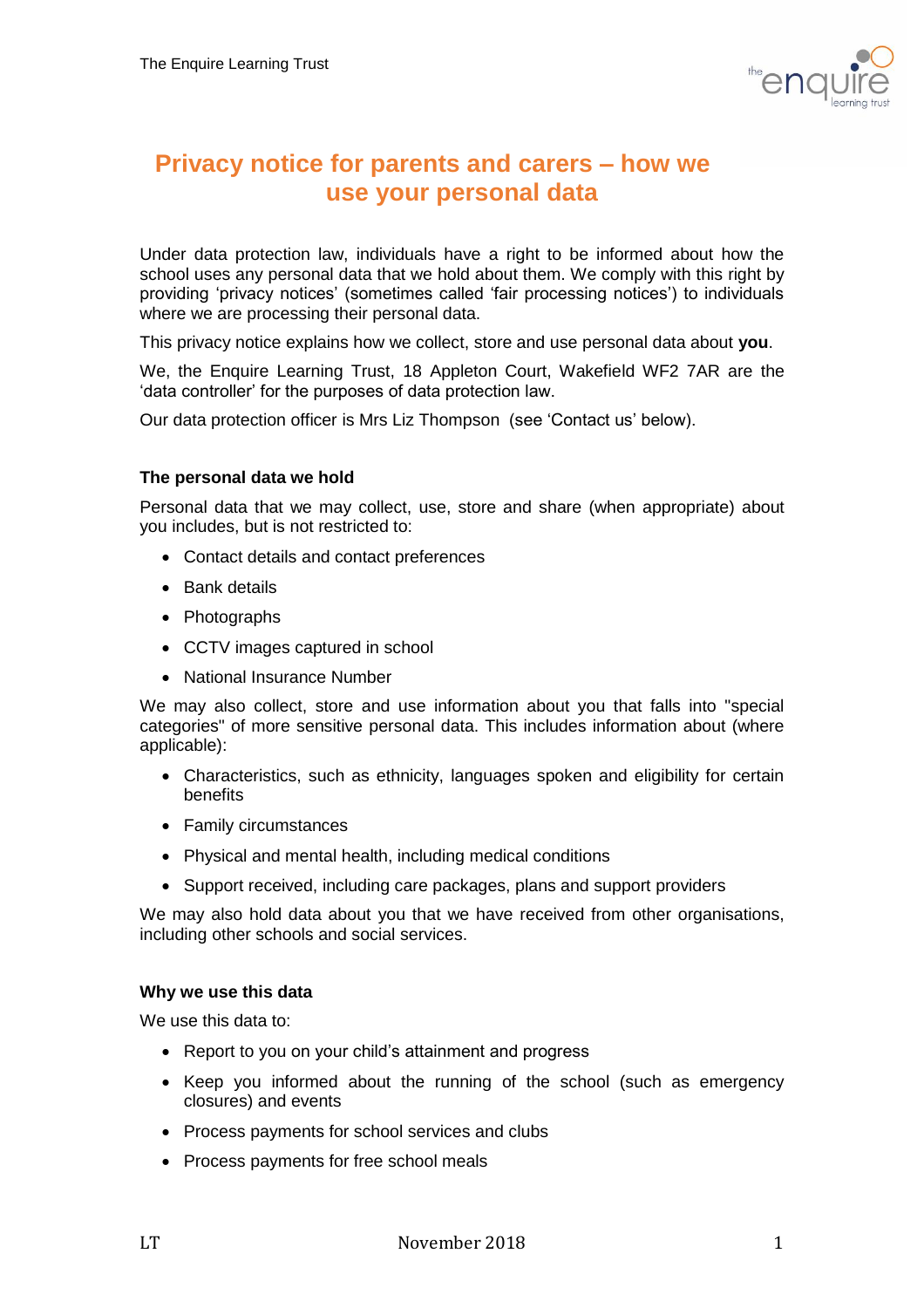

- Provide appropriate pastoral care
- Protect pupil welfare
- Administer admissions waiting lists
- Assess the quality of our services
- Carry out research
- Comply with our legal and statutory obligations

## **Use of your personal data for marketing purposes**

Where you have given us consent to do so, the academy may send you marketing information by email or text promoting school events, campaigns, charitable causes or services that may be of interest to you. This consent is given on the Multi-Purpose consent form. You can withdraw consent at any time by informing the school office or the data protection officer.

# **Our legal basis for using this data**

We only collect and use your personal data when the law allows us to. Most commonly, we process it where:

- We need to comply with a legal obligation
- We need to perform an official task in the public interest
- We need to fulfil a contract we have entered into with you

Less commonly, we may also process your personal data in situations where:

- We have obtained consent to use it in a certain way
- We need to protect an individual's vital interests (protect their life)

Where you have provided us with consent to use your data, you may withdraw this consent at any time. We will make this clear when requesting your consent, and explain how you would go about withdrawing consent if you wish to do so.

Some of the reasons listed above for collecting and using your personal data overlap, and there may be several grounds which justify our use of your data.

### **Collecting this information**

While the majority of information we collect about you is mandatory, there is some information that can be provided voluntarily.

Whenever we seek to collect information from you, we make it clear whether you must provide this information (and if so, what the possible consequences are of not complying), or whether you have a choice.

### **How we store this data**

We keep personal information about you while your child is attending our school. We may also keep it beyond their attendance at our school if this is necessary in order to comply with our legal obligations. Our retention policy sets out how long we keep information about parents and carers.

A copy of this retention policy can be requested from any academy office or by visiting our website at

[www.enquirelearningtrust.org](http://www.enquirelearningtrust.org/)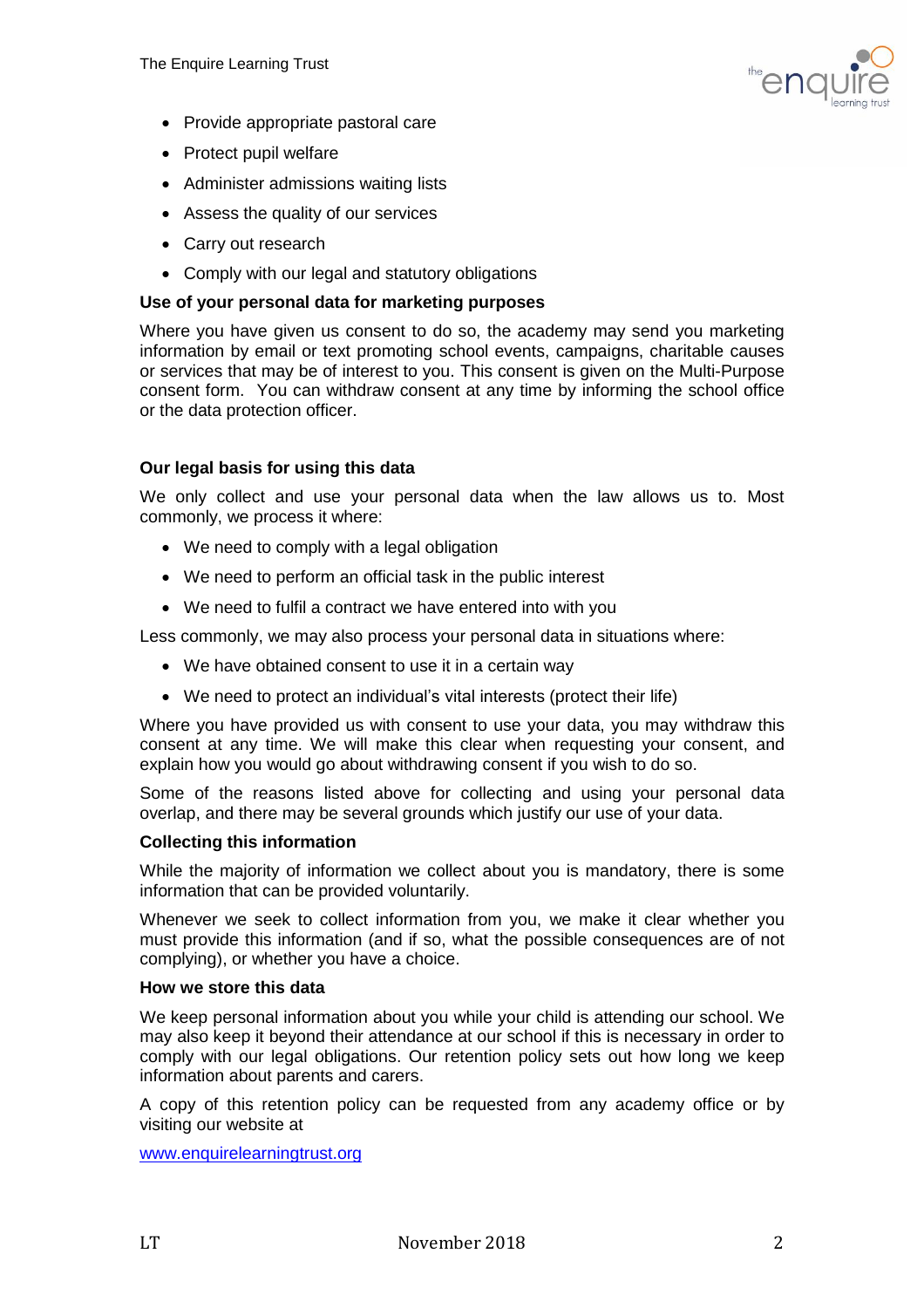

# **Data sharing**

We do not share information about you with any third party without consent unless the law and our policies allow us to do so.

Where it is legally required, or necessary (and it complies with data protection law), we may share personal information about you with:

- *Our local authority – to meet our legal obligations to share certain information with it, such as safeguarding concerns and information about exclusions*
- *Government departments or agencies – to meet our legal obligation to share certain information with it, such as safeguarding concerns*
- *Our regulator - Ofsted to meet our legal obligations to share certain information, such as exclusions and attendance*
- *Suppliers and service providers – to enable them to provide the service we have contracted them for*
- *Financial organisations - to meet our legal obligation to share certain with it, such as payments made to the Trust or Academy*
- *Our auditors – to meet our legal obligation to share certain information with it, such as safeguarding logs*
- *Health authorities – to meet our legal obligation to share certain information with it, such as safeguarding concerns*
- *Security organisations – to meet our vital interests obligation to ensure employees and pupils are safe, information such as CCTV images maybe shared*
- *Health and social welfare organisations – to meet our legal obligation to share certain information with it such as safeguarding concerns*
- *Professional advisers and consultants - to meet our legal obligation to share certain information with it such as safeguarding concerns*
- *Police forces, courts, tribunals - to meet our legal obligation to share certain information with it such as safeguarding concerns*

### **Transferring data internationally**

Where we transfer personal data to a country or territory outside the European Economic Area, we will do so in accordance with data protection law.

### **Your rights**

### **How to access personal information that we hold about you**

Individuals have a right to make a 'subject access request' to gain access to personal information that the school holds about them.

If you make a subject access request, and if we do hold information about you, we will:

- Give you a description of it
- Tell you why we are holding and processing it, and how long we will keep it for
- Explain where we got it from, if not from you
- Tell you who it has been, or will be, shared with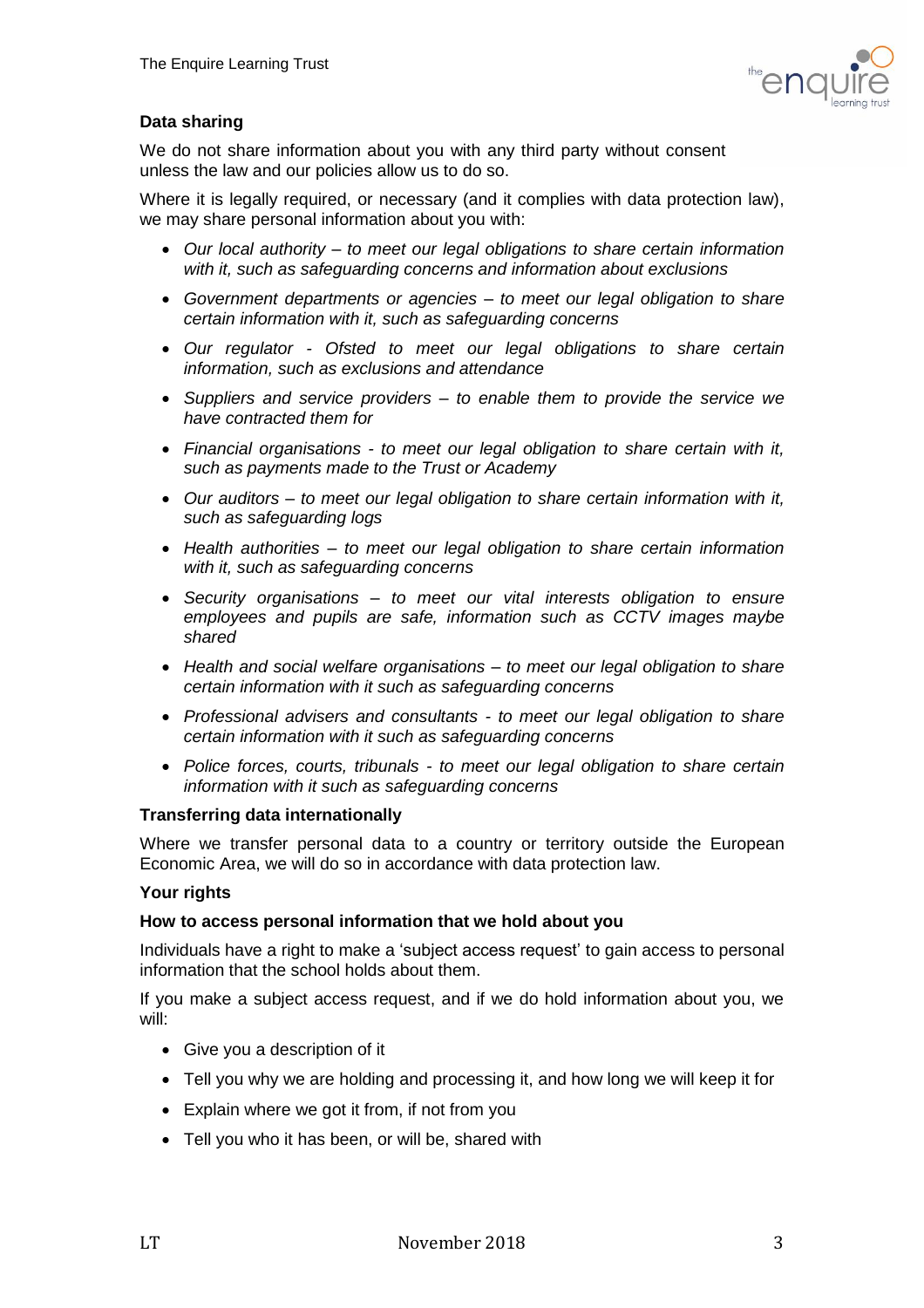

- Let you know whether any automated decision-making is being applied to the data, and any consequences of this
- Give you a copy of the information in an intelligible form

You may also have the right for your personal information to be transmitted electronically to another organisation in certain circumstances.

If you would like to make a request, please contact our data protection officer.

### **Your other rights regarding your data**

Under data protection law, individuals have certain rights regarding how their personal data is used and kept safe. You have the right to:

- Object to the use of your personal data if it would cause, or is causing, damage or distress
- Prevent your data being used to send direct marketing
- Object to the use of your personal data for decisions being taken by automated means (by a computer or machine, rather than by a person)
- In certain circumstances, have inaccurate personal data corrected, deleted or destroyed, or restrict processing
- Claim compensation for damages caused by a breach of the data protection regulations

To exercise any of these rights, please contact our data protection officer.

### **Complaints**

We take any complaints about our collection and use of personal information very seriously.

If you think that our collection or use of personal information is unfair, misleading or inappropriate, or have any other concern about our data processing, please raise this with us in the first instance.

To make a complaint, please contact our data protection officer.

Alternatively, you can make a complaint to the Information Commissioner's Office:

- Report a concern online at<https://ico.org.uk/concerns/>
- Call 0303 123 1113
- Or write to: Information Commissioner's Office, Wycliffe House, Water Lane, Wilmslow, Cheshire, SK9 5AF

### **Contact us**

If you have any questions, concerns or would like more information about anything mentioned in this privacy notice, please contact our **data protection officer**:

Mrs Liz Thompson 18 Appleton Court Wakefield WF2 7AR 01924 792960